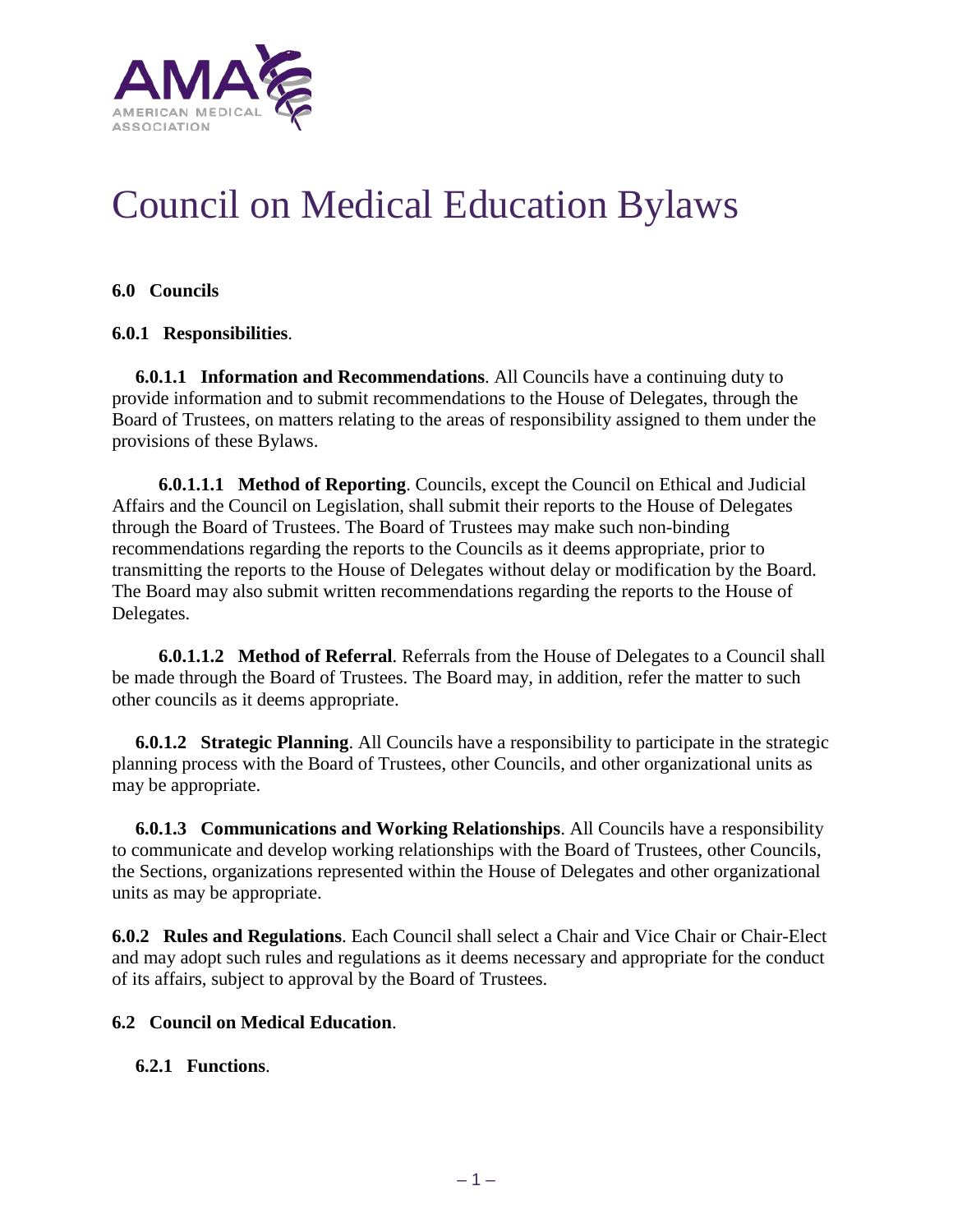**6.2.1.1** To study and evaluate all aspects of medical education continuum, including the development of programs approved by the House of Delegates, to ensure an adequate continuing supply of well-qualified physicians to meet the needs of the public;

 **6.2.1.2** To review and recommend policies for medical and allied health education, whereby the AMA may provide the highest education service to both the public and the profession;

 **6.2.1.3 T**o consider and recommend means by which the AMA may, on behalf of the public and the medical profession at-large, continue to provide information, leadership and direction to the existing inter-organizational bodies dealing with medical and allied health education; and

 **6.2.1.4** To consider and recommend the means and methods whereby physicians may be assisted in maintaining their professional competence and the development of means and criteria for recognition of such achievement.

# **6.2.2** - **Membership**.

 **6.2.2.1** Twelve active members of the AMA, one of whom shall be a resident/fellow physician, and one of whom shall be a medical student.

### **6.8 Election - Council on Constitution and Bylaws, Council on Medical Education, Council on Medical Service, and Council on Science and Public Health**.

 **6.8.1 Nomination and Election**. Members of these Councils, except the medical student member, shall be elected by the House of Delegates. Nominations shall be made by the Board of Trustees and may also be made from the floor by a member of the House of Delegates.

 **6.8.1.1 Separate Election**. The resident/fellow physician member of these Councils shall be elected separately. A majority of the legal votes cast shall be necessary to elect. In case a nominee fails to receive a majority of the legal votes cast, the nominees on subsequent ballots shall be determined by retaining the 2 nominees who received the greater number of votes on the preceding ballot and eliminating the nominee(s) who received the fewest votes on the preceding ballot, except where there is a tie. This procedure shall be continued until one of the nominees receives a majority of the legal votes cast.

 **6.8.1.2 Other Council Members**. With reference to each such Council, all nominees for election shall be listed alphabetically on a single ballot. Each elector shall have as many votes as there are members to be elected, and each vote must be cast for a different nominee. No ballot shall be counted if it contains fewer votes or more votes than the number of members to be elected, or if the ballot contains more than one vote for any nominee. A nominee shall be elected if he or she has received a vote on a majority of the legal ballots cast and is one of the nominees receiving the largest number of votes within the number of members to be elected.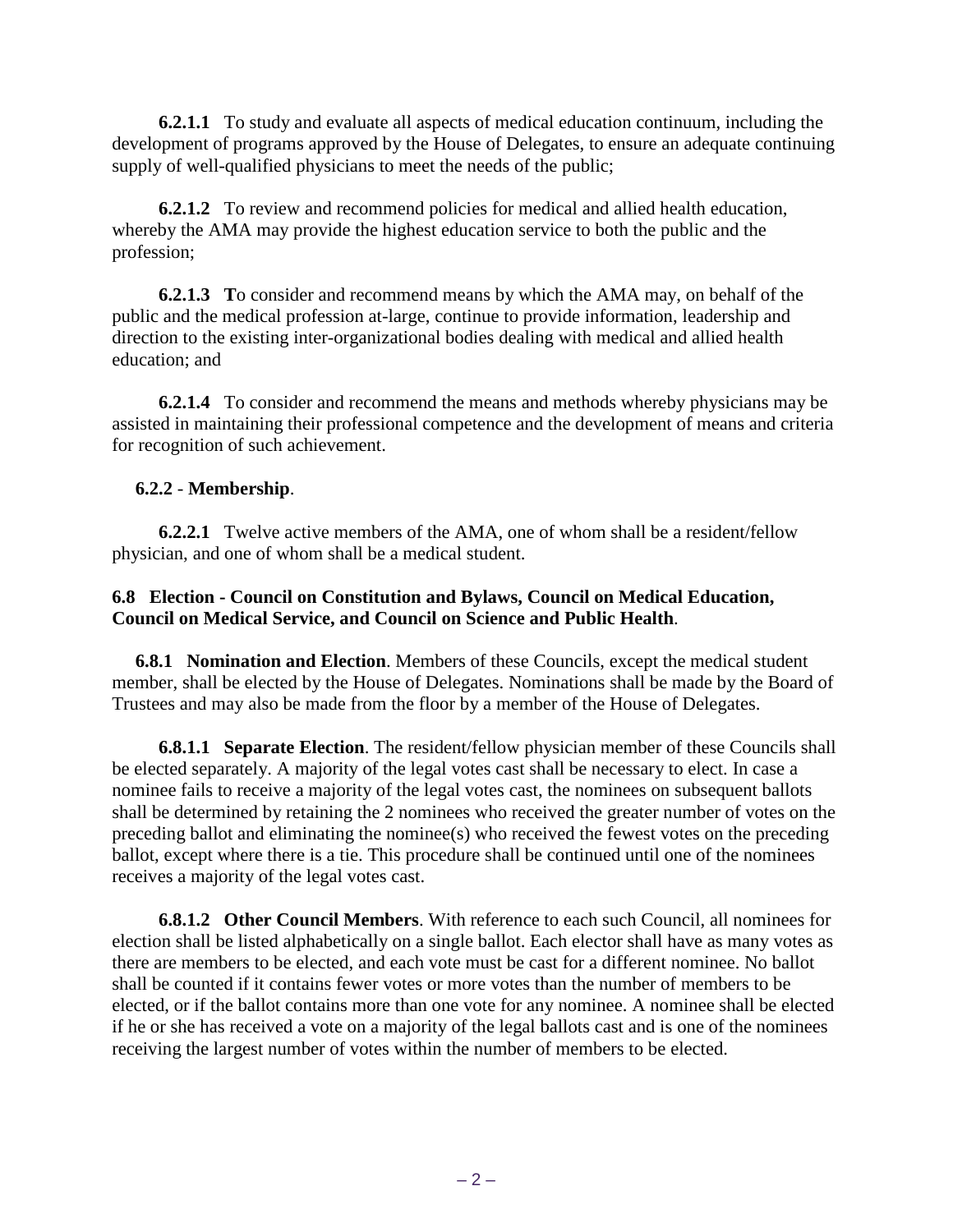**6.8.1.3 Run-Off Ballot**. A run-off election shall be held to fill any vacancy that cannot be filled because of a tie vote.

 **6.8.1.4 Subsequent Ballots**. If all vacancies are not filled on the first ballot and 3 or more members of the Council are still to be elected, the number of nominees on subsequent ballots shall be reduced to no more than twice the number of remaining vacancies less one. The nominees on subsequent ballots shall be determined by retaining those who received the greater number of votes on the preceding ballot and eliminating the nominee(s) who received the fewest number of votes on the preceding ballot, except where there is a tie. When 2 or fewer members of the Council are still to be elected, the number of nominees on subsequent ballots shall be no more than twice the number of remaining vacancies, with the nominees determined as indicated in the preceding sentence. In any subsequent ballot the electors shall cast as many votes as there are members of the Council yet to be elected, and must cast each vote for a different nominee. This procedure shall be repeated until all vacancies have been filled.

 **6.8.1.5 Council Members to be Elected to Fill Vacancies after a Prior Ballot**. The nomination and election of members of the Council to fill a vacancy that did not exist at the time of the prior ballot shall be held after election of other members of the Council, and shall follow the same procedure. Individuals elected to such vacancy shall be elected to a complete 4-year term. Unsuccessful candidates in the election for members of the Council shall automatically be nominated for subsequent elections to fill any such vacancy until all members of the Council have been elected. In addition, nominations from the floor shall be accepted.

 **6.8.2 Medical Student Member**. Medical student members of these Councils shall be appointed by the Governing Council of the Medical Student Section with the concurrence of the Board of Trustees.

# **6.9 Term and Tenure - Council on Constitution and Bylaws, Council on Medical Education, Council on Medical Service, and Council on Science and Public Health.**

 **6.9.1 Term.**

 **6.9.1.1 Members other than the Resident/Fellow Physician Member and Medical Student Member**. Members of these Councils other than the resident/fellow physician and medical student member shall be elected for terms of 4 years.

 **6.9.1.2 Resident/Fellow Physician Member**. The resident/fellow physician member of these Councils shall be elected for a term of 3 years. If the resident/fellow physician member ceases to be a resident/fellow physician at any time prior to the expiration of the term for which elected, the service of such resident/fellow physician member on the Council shall thereupon terminate, and the position shall be declared vacant.

 **6.9.1.3 Medical Student Member**. The medical student member of these Councils shall be appointed for a term of one year. If the medical student member ceases to be enrolled in an educational program at any time prior to the expiration of the term for which elected, the service